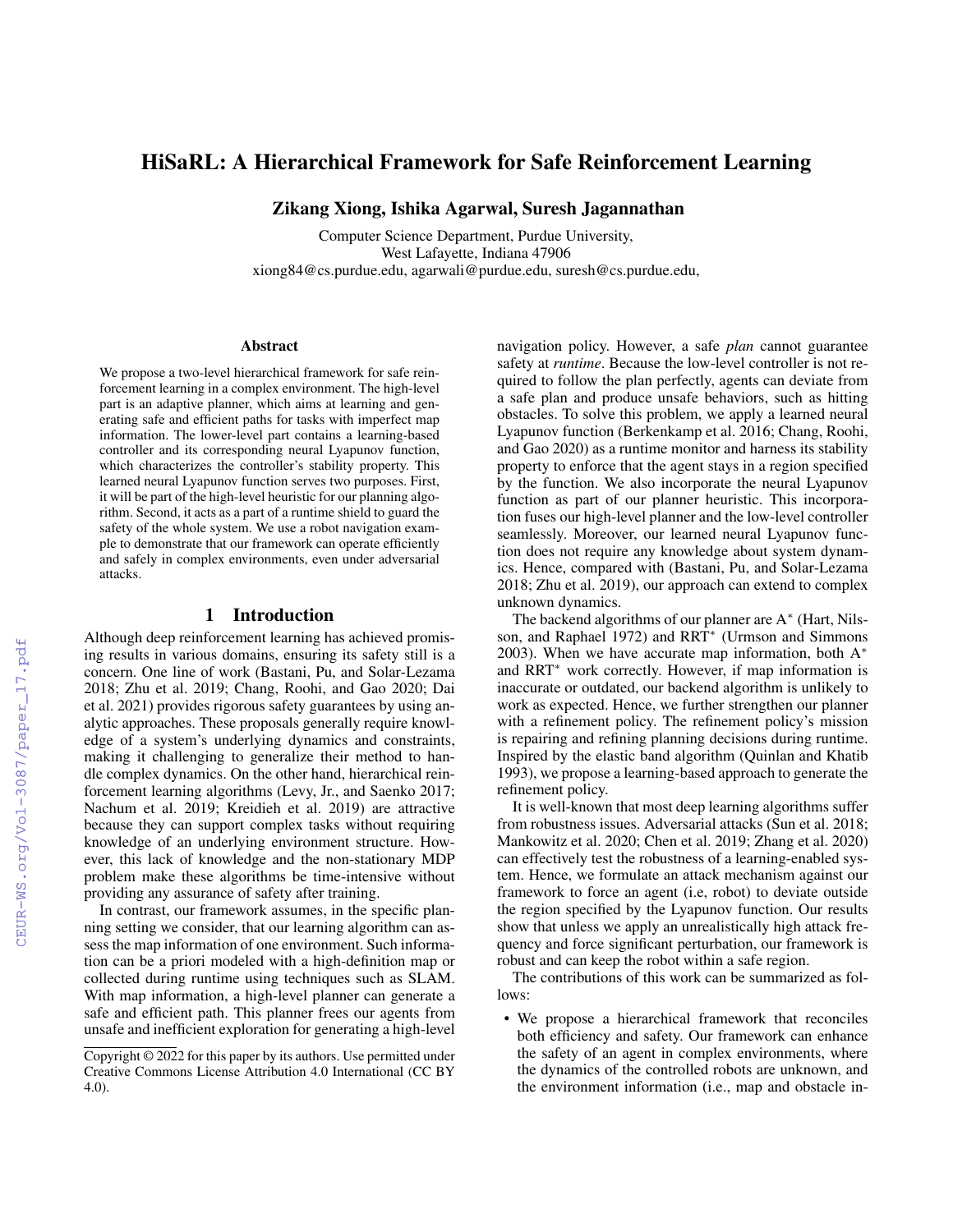

Figure 1: Sweeping robot in room example. We need to control the sweeping robot to reach the charger without hitting cats and walls. The green lines are planed path.

formation) can be imperfect.

- We consider an approach to adapt the high-level planner to deal with imperfect information.
- We demonstrate the robustness of our framework under adversarial attack.

## 2 Motivation Example

#### 2.1 Hierarchical Framework

The simple navigation task in Figure 1 requires navigating the sweeping robot from the initial position  $s_0$  to the goal position  $q_T$  (the charger). We solve this problem with a two-level hierarchical framework. First, a high-level planner finds a safe plan (i.e., no collision with walls and cats) from the initial position  $s_0$  to the goal position  $g<sub>T</sub>$ . The plan is a sequence of subgoals shown as the green line in Figure 1. We denote it as  $P(s_0, g_T) = (g_0, g_1, \dots, g_T)$ , where  $g_i$  is a subgoal,  $g_0 = s_0$ . Then, A low-level controller  $\pi_l(s|g)$ is introduced to execute the plan. The low-level controller is conditioned by a subgoal  $g$ , and it is trained to predict the optimal action under state  $s$  to reach  $g$ . The low-level controller is trained with TD3 (Fujimoto, Hoof, and Meger 2018) using a reward for achieving the given subgoal  $g$  with the shortest path.

#### 2.2 Runtime Safety

Although the high-level planner can provide a safe plan, the low-level controller does not necessarily follow the plan strictly. Especially when we train the low-level controller with a model-free reinforcement learning algorithm, it is quite common that the agent finds an unexpected approach to achieve the goal. Once the unstable low-level controller leads our robot to deviate from our safety plan, we cannot guarantee the safety of our robot.

Stability of Low-level Controller We measure the stability of a low-level controller with the deviation between the actual trajectory and the plan. In Figure 2, the robot's position at time t is  $pos_t$ , the deviation  $d_t$  is defined as the Euclidean distance from  $pos_t$  to the plan fragment between 2 subgoals.



Figure 2: A demonstration on how the low-level controller executes a plan. The star is a subgoal, and the green line is the plan. The low-level controller may drift from the plan and generate the dotted path. Although our plan avoids hitting the cat, the low-level controller still cannot ensure safety during the runtime.

**Lyapunov Function** The large deviation  $d_t$  can cause unsafe behaviors. Hence, we hope to constrain the robot around our plan. The Lyapunov function is a positive-definite function for analyzing the stability of a system. A Lyapunov function  $V(x)$  characterizes a control system's Region Of Attraction (ROA). The ROA binds the robot to stay around the plan. We will introduce the technical details for the neural Lyapunov in Section 3.2.



Figure 3: The way to apply the Lyapunov function. We built a sequence of ROAs around the subgoals. One ROA is a region that the robot will stay in when the robot is heading to the corresponding subgoal (i.e., the sink of the ROA). Each ROA has intersections with its neighbors.

Runtime Shield With the plan and ROAs built by the Lyapunov function, we can construct a runtime shield to guard the safety of our robot. Unlike the previous method (Bastani, Pu, and Solar-Lezama 2018; Zhu et al. 2019), we do not require an additional safe policy for the recovering purpose. Instead, we construct the runtime shield by switching the robot's heading toward different subgoals. Specifically, we select two consecutive subgoals during the runtime. The first one is the latest subgoals achieved; the second one is the next subgoals. Then, we select the first subgoal's ROA to monitor our robot. While the robot stays in the selected ROA, we set its subgoal to the second subgoal that we have not achieved yet. When the robot goes beyond the selected ROA, we check whether it is "captured" by the next ROA (i.e., the robot enters the intersection part of two ROA, see Figure 3). If the robot is captured, we will change the selected ROA to the next ROA until the robot achieves the second subgoal. Nevertheless, if the robot is not captured by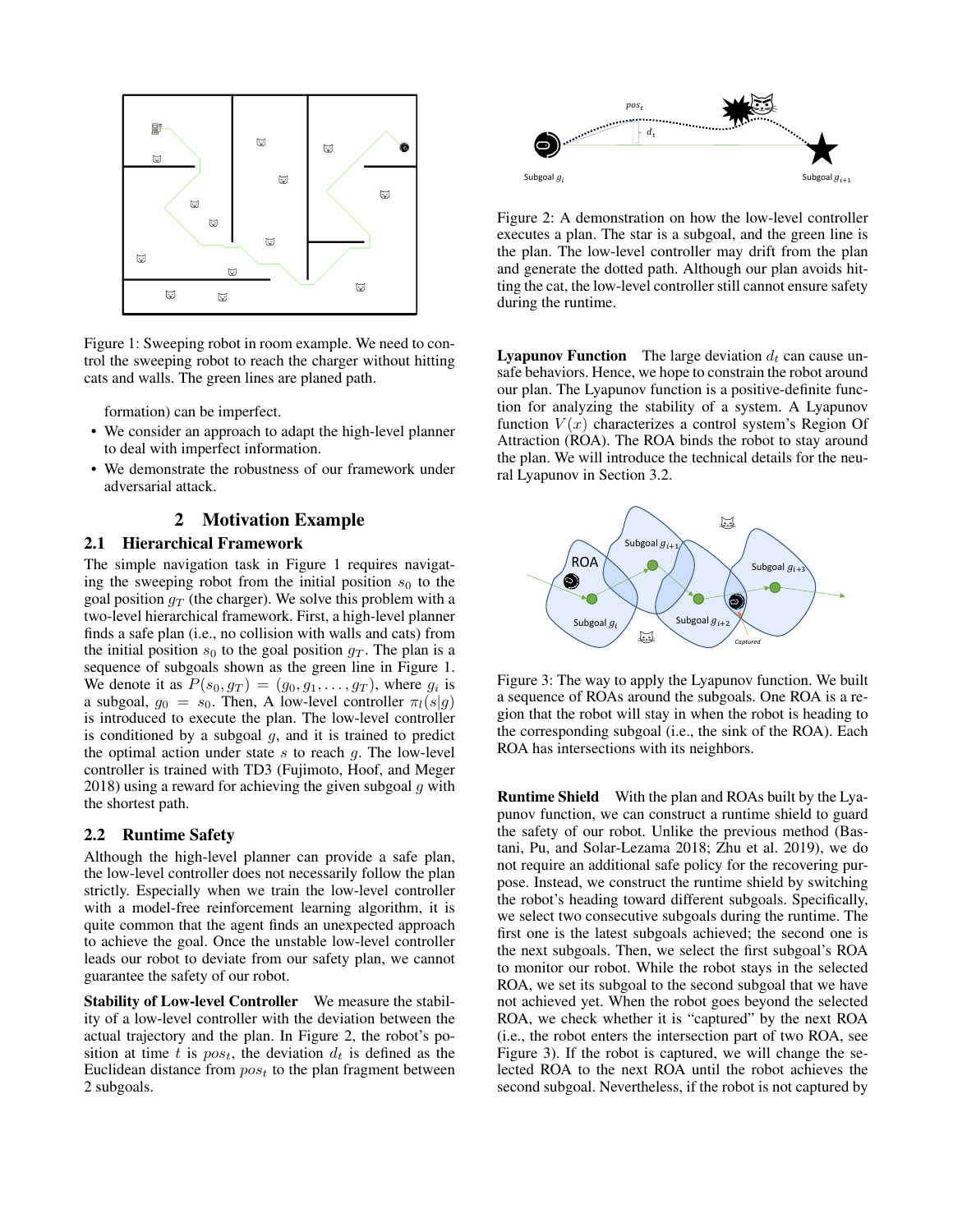the next ROA and slides out of the selected ROA, we will set its subgoal to the first subgoal to pull it back. The runtime shield binds a robot to stay around its plan. We can consider the ROA while planning and generating a plan with safety boundaries. Consequently, the runtime safety of our system is guarded. A more formal description is provided in Section 3.3.

## 2.3 Planner

The backend algorithm of our planner is A<sup>\*</sup> and RRT<sup>\*</sup>. Both of them require a heuristic guiding the efficient search. The most straightforward heuristic might be the Euclidean distance. However, this heuristic cannot guarantee that the generated path is safe for our system. For example, a planning path may get close to the wall, which does not leave enough space for the shield to switch the subgoal for avoidance. Thus, we have to consider the Lyapunov function as part of the heuristic. We further consider scenarios that we do not have the perfect map data. In this case, we need to collect the sensor data during the runtime and refine our plan. We achieved the refinement by employing a high-level reinforcement learning policy. This refinement policy enables our system to operate safely with imperfect map data.



Figure 4: (a) demonstrates the sensors on the robot. The Li-DARs scans 16 positions around, which generates an observation vector with 16 distance elements. (b) is an example for refinement policy. The dashed region does not exist in real word, but the map used for planning marks it as obstacle.

**Heuristic** A simple Euclidean distance heuristic is the  $L_2$ distance from current subgoal position to the final goal position,  $h_{euc}(g_t) = ||g_T - g_t||$ . This heuristic guides the search toward the final goal. For the U-maze example in Figure 4(b), the path generated by  $h_{euc}(q_t)$  will stick to the wall in the lower part because this path is closer to the final goal. However, such a path does not provide any space as a safety distance. Thus, we also need to consider a Lyapunov heuristic  $h_{lyap}(g_t)$ . Given  $x_t$ , the relative position from the sink of ROA  $q_t$  to the closest obstacle, we define the  $h_{luan}(x_t)$  to characterize the safety. If the closest obstacle is located outside the ROA,  $h_{lyap}(x_t)$  returns 0. Otherwise,  $h_{luan}(x_t)$  returns  $-\infty$  to disable the search on this path. We compose the Euclidean heuristic for efficiency and the Lyapunov heuristic for safety, and guide the planning search with  $h_{euc}(g_t) + h_{lyap}(x_t)$ .

Refinement Policy Naturally, the map will change after the data is collected. Hence, the plan made in the outdated map may cause undesired results. Thus, we consider a repair schema during runtime. The key idea is the elastic band (Quinlan and Khatib 1993) which optimizes a planning "string" with the internal and repulsive force. The internal force, formally, can be described as

$$
F_{in} = k_{in} \cdot \left( \frac{g_{i-1} - g_i}{\|g_{i-1} - g_i\|} + \frac{g_{i+1} - g_i}{\|g_{i+1} - g_i\|} \right)
$$

where  $k_{in}$  is the elasticity coefficient. The internal force for subgoal  $g_i$  is computed with the sum of the two direction vectors toward its neighbors. In addition to the internal force, a repulsive force is applied to prevent the ROA from intersecting with obstacles. When we have perfect map data, we can compute the repulsive force easily. However, it can be a problem when the map data is imperfect. In this case, we only have the raw sensor data during runtime. To address this problem, we learn a function  $k_{re}(g_i|h_i)$  to predict the repulsive coefficient, given the subgoal  $g_i$  and a sequence of sensor data history  $h_i$ . Finally, the applied force  $\Delta f$  for subgoal  $g_i$  is

$$
\Delta F = (k_{in} - k_{re}(g_i|h_i)) \cdot \left(\frac{g_{i-1} - g_i}{\|g_{i-1} - g_i\|} + \frac{g_{i+1} - g_i}{\|g_{i+1} - g_i\|}\right)
$$

We can iteratively update the  $g_i$  with  $g'_i = g_i + \alpha \Delta F$  to find the equilibrium where  $\Delta F = 0$ .  $\alpha$  here is a small constant. An example is provided in Figure 4(b). The blue  $g_i$  was updated to the yellow position with iteratively applying  $\Delta F$ .

#### 2.4 Adversarial Attack



Figure 5: Cat parade environment for robustness evaluation

To better evaluate the robustness of our framework, we consider attacking the framework from two aspects. Firstly, the neural network is criticized for being unrobust to the input perturbations. Thus, we add adversarial noise to the lowlevel controller and the neural Lyapunov function's inputs in the first type of attack. Secondly, the robustness of a system is not only affected by the upstream perception data fed to the neural network controller, but also the actual action executed by downstream modules. That means even if the controller outputs the right action, the noise in the downstream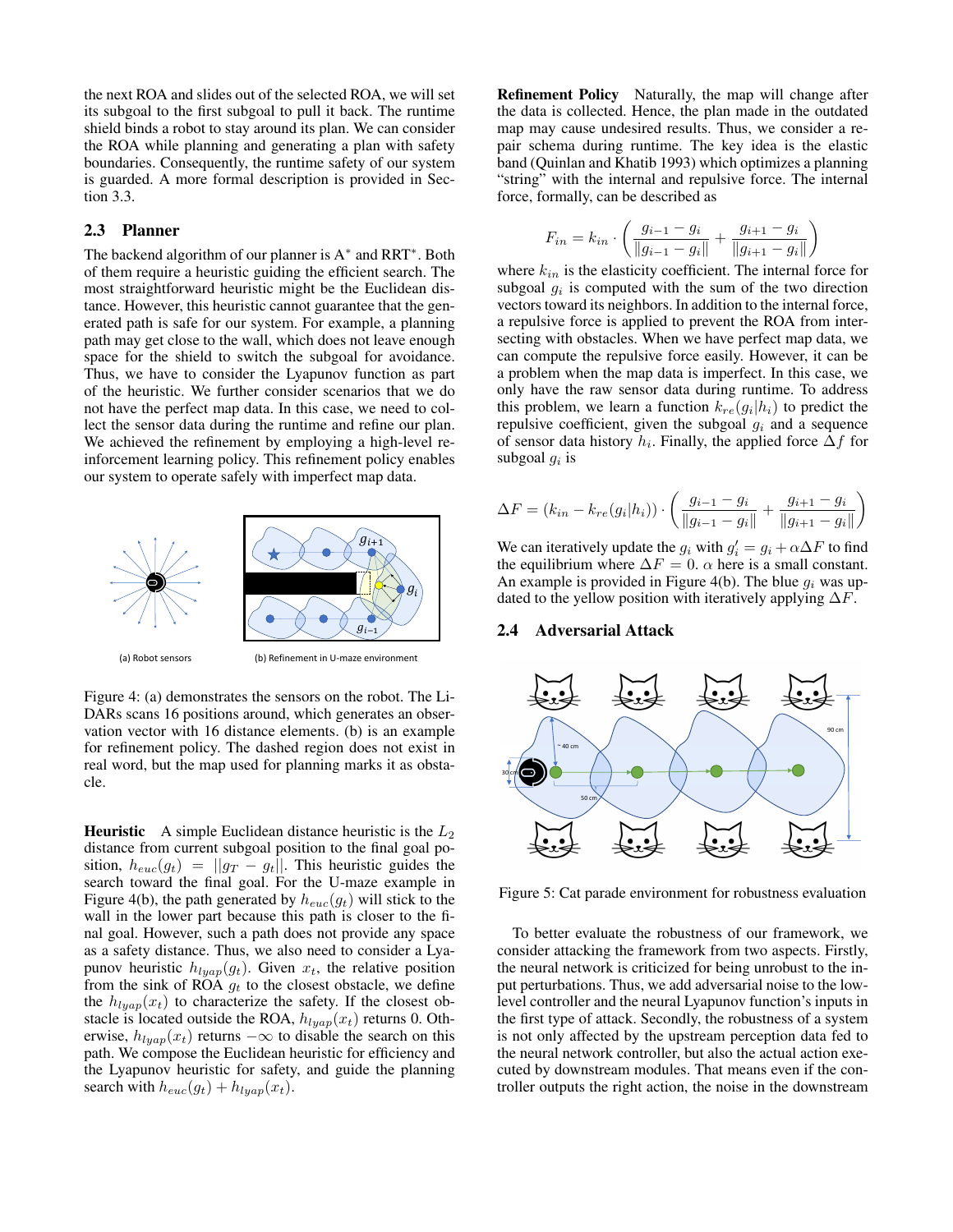models can still cause undesired results. Hence, we further attack our framework with noise added to the action.

We evaluate the robustness of our system with this simple but safety-sensitive cat parade environment in Figure 5. The adversary needs to fool our neural Lyapunov function and guide the robot to hit the cats. We assume that we can access the parameters of the neural Lyapunov function and the lowlevel controller. Because our framework aims to work on the robot with complex dynamics, it is generally challenging to model the robot's dynamics required by a gradient-based attack such as FGSM (Goodfellow, Shlens, and Szegedy 2014) and PGD (Madry et al. 2017). Hence, similar to (Zhao et al. 2020), we learn approximated surrogate dynamics. We provide the technical details in Section 3.5.

### 3 Approach

Our work incorporated a Lyapunov function into a learningenabled control system. First, because it is challenging to reason about the behavior of a RL-trained controller, we use the Lyapunov function to characterize its stability property. The Lyapunov function provides us with the power to bind a robot to a specified region. Second, we assemble the specified ROA with a high-level planner. By considering the Lyapunov function and the planning heuristic jointly, we can generate a safety plan. When executing the plan, a safety shield guards the controlled robot. Additionally, we enhance our high-level planner with a learning-based high-level policy. This policy refines plans with the sensor data collected during runtime, which gives our high-level planner the ability to work on imperfect map data. Finally, we evaluate the robustness of our system against adversarial attacks.

## 3.1 Low-Level Controller

A low-level controller  $\pi_l(s|g)$  is introduced to achieve a subgoal g. The controller is trained with TD3. We designed its reward function as

$$
r(s_t) = ||s_{t-1} - g_{t-1}|| - ||s_t - g_t||
$$

We compute the distance-to-goal at the previous time step  $t-1$  and the current time step t. The reward function is the difference between the two distances. TD3 maximizes this reward w.r.t the Bellman function. As a result, the trained agent is expected to get closer to the given goal in the fastest direction.

#### 3.2 Neural Lyapunov Function and ROA

We use the neural Lyapunov function to characterize the stability property. The Lyapunov function is a positive-definite function satisfying three constraints.

$$
V(x_o) = 0 \tag{1}
$$

$$
\forall x \neq x_0, V(x) \qquad \qquad > 0 \tag{2}
$$

$$
V\left(x_{t+1}\right) - V\left(x_t\right) \qquad \qquad < 0 \tag{3}
$$

In Eq.  $(1)$ , a Lyapunov function's value is 0 on the origin. <sup>1</sup> Eq. (2) is the position property of a Lyapunov function. Eq. (3) is known as the lie derivative. When the lie derivative is smaller than 0,  $V(x_t)$  strictly decreases along with time. We compute the Lyapunov function with a neural network and train the neural network with a loss function based on the Zubov-type equation (Grune and Wurth 2000). The loss function is

$$
\mathcal{L}_{\theta}(x_t, x_{t+1}) = |V_{\theta}(x_0)| + |V_{\theta}(x_t)(V_{\theta}(x_{t+1}) - V_{\theta}(x_t)) - ||x_t||^2
$$

The Monte-Carlo estimation of  $\mathcal L$  is

$$
L_{\theta} = \frac{1}{N} \left( \sum_{x_t, x_{t+1} \sim \pi_l} |V_{\theta}(x_0)| + |V_{\theta}(x_t)(V_{\theta}(x_{t+1}) - V_{\theta}(x_t)) - ||x_t||^2 \right)
$$

To characterize the stability of  $\pi_l$ ,  $x_t$  and  $x_{t+1}$  are sampled with the  $\pi_l$ . We can compute the gradient with L and optimize the network's parameters  $\theta$ . The optimal parameters are  $\theta^* = \arg \min_{\theta} (L_{\theta}).$ 

The neural Lyapunov function specifies the ROA with a constant  $C_{ROA}$ .

$$
ROA = \{g + x | V(x) < C_{ROA}\}
$$

Where  $q$  is the sink of a ROA.

#### 3.3 Runtime Shield

The Lyapunov function specifies a single ROA that a robot stays in. However, a runtime shield binds a robot to stay around a given plan  $P(s_0, g_T) = (g_0, g_1, \dots, g_T)$ . To deal with the sequence of subgoals, we check the ROAs of any two consecutive subgoals. Given the lower-level controller  $\pi_l$ , previous system state  $s_{i-1}$ , current system state  $s_i$ , ROA<sub>t</sub> with sink  $g_t$ , and ROA<sub>t+1</sub> with sink  $g_{t+1}$ , the algorithm 1 shows the details of the runtime shield.

| Algorithm 1: Sequential Shield                                                                                    |                                                |
|-------------------------------------------------------------------------------------------------------------------|------------------------------------------------|
| <b>function</b> SHIELD( $\pi_l$ , $s_{i-1}$ , $s_i$ , $g_t$ , $g_{t+1}$ , ROA <sub>t</sub> , ROA <sub>t+1</sub> ) |                                                |
| if $s_i \in \text{ROA}_t \vee s_i \in \text{ROA}_{t+1}$ then                                                      |                                                |
| <b>return</b> $\pi_l(s_i g_{t+1})$                                                                                |                                                |
| else if $(s_{i-1}) \in \text{ROA}_t \wedge s_i \notin \text{ROA}_{t+1}$ then                                      |                                                |
| <b>return</b> $\pi_l(s_i g_t)$                                                                                    | $\triangleright$ Pull back to ROA <sub>t</sub> |
| else                                                                                                              |                                                |
| <b>return</b> $\pi_l(s_i g_{t+1})$                                                                                |                                                |

When  $s_i \in \text{ROA}_t \vee s_i \in \text{ROA}_{t+1}$ , the  $\pi_i$  is parameterized with the next subgoal  $g_{t+1}$ , and the robot moves toward  $g_{t+1}$ . When  $(s_{i-1})$  ∈ ROA<sub>t</sub> ∧ $s_i \notin$  ROA<sub>t+1</sub>, the robot moves from the ROA<sub>t</sub> to a region other than ROA<sub>t+1</sub>. We need to pull the robot back to  $\text{ROA}_t$ , thus the  $\pi_i$  is parameterized by *g*<sub>t</sub>. The last condition is  $(s_{i-1})$  ∈ ROA<sub>t+1</sub> ∧  $s_i \notin$  ROA<sub>t+1</sub>, although this is not supposed to happen. If it happens due to any aspect of imprecision, we return action  $\pi_i(s_i|g_{t+1})$ .

<sup>&</sup>lt;sup>1</sup>The Lyapunov function's input x and state s are in the same space. The only difference is their coordination origin. The origin

of s is determined by the system. The origin of  $x$ , however, is a selected subgoal during the runtime.  $x = s - g$ .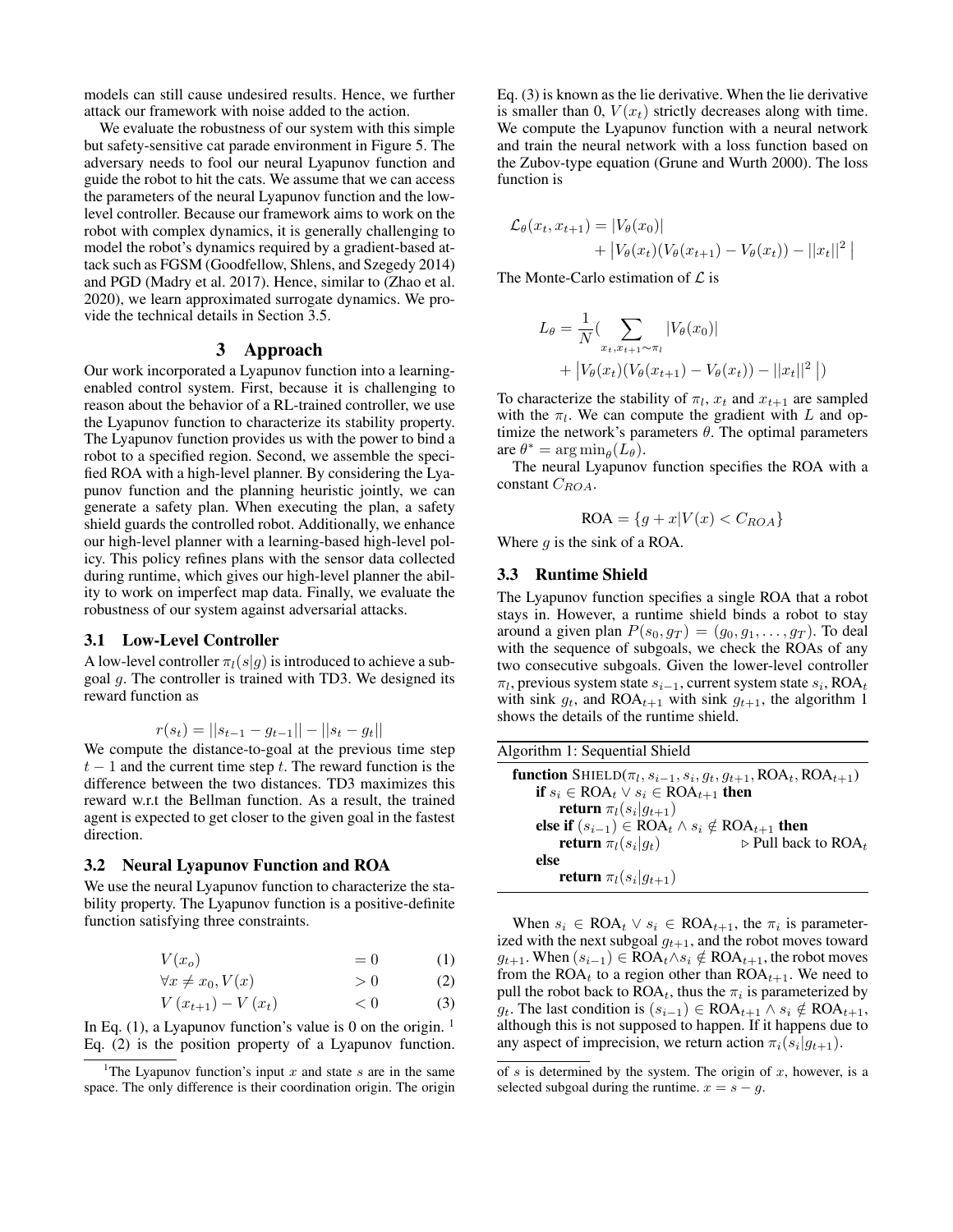#### 3.4 Planner

**Heuristic** Our planning heuristic has two parts. The  $h_{euc}$ for efficiency and the  $h_{lyap}$  for safety.  $h_{euc}$  is the Euclidean distance to the final goal.

$$
h_{euc}(g_t) = ||g_T - g_t||
$$

This heuristic is designed to search for the shortest path, but does not consider safety. Hence, it can generate paths that are close to obstacles, which may cause undesired behaviors during the runtime. To address this problem, we introduce a Lyapunov heuristic.

$$
h_{lyap}(x_t) = \begin{cases} 0 & V(x_t) > C_{ROA}, \\ -\infty & V(x_t) \le C_{ROA} \end{cases}
$$

Suppose the closest obstacle position to  $g_t$  is  $o_t$ ,  $x_t = o_t$  –  $g_t$ ;  $C_{ROA}$  is the constant specified the ROA. This heuristic ensures that the ROAs do not intersect with obstacles.

Refinement Policy We provided an example for the refinement policy in Section 2.3. Force  $\Delta F$  was applied to update the subgoal  $g_i$  of a path.

$$
\Delta F = (k_{in} - k_{re}(g_i|h_i)) \cdot \left(\frac{g_{i-1} - g_i}{\|g_{i-1} - g_i\|} + \frac{g_{i+1} - g_i}{\|g_{i+1} - g_i\|}\right)
$$

The updating is iterative,

$$
g_i' = g_i + \alpha \cdot \Delta F
$$

The new subgoal  $g'_i$  should converge to a fixed point where  $k_{in} = k_{re}(\tilde{g}_i'|h_i)$ . The  $k_{re}(g_i'|h_i)$  was learned using an encoder-decoder structure. First, we train an auto-encoder  $ENC$  to encode the history. Then, we concatenate the embedding  $ENC(h_i)$  with subgoal  $g_i$ , and train an MLP to predict the  $k_{re}$ . The training data was sampled with simulations in different scenarios.

#### 3.5 Robustness to Adversarial Attack

Surrogate Dynamics The surrogate dynamics is a function

$$
f_{dyn}(s_t, a_t | h_t) = s_{t+1}
$$

where the  $s_t$  is the state and  $a_t$  is the action.  $h_t$  is the history states of the agent. If a system is fully-observable, we can ignore the  $h_t$ . The  $f_{dyn}$  computes the next state of the system.

**Attack Controller** We define an objective function  $f_{obj}$ that measures the distance to the planning path. Maximizing the  $f_{obj}(s_{t+1})$  guides the robot to deviate from the plan. We considered a simple FGSM attack. When attacking the input state of the low-level controller, we can compute the attacked state  $\hat{s}_t$  with

$$
\hat{s}_t = s_t + \varepsilon \cdot \texttt{sign}(\frac{\partial f_{obj}\left(f_{dyn}(s_t, a_t | h_t)\right)}{\partial s_t})
$$

On the other hand, if we want to attack the action, the attacked action  $\hat{a}_t$  can be computed with

$$
\hat{a}_t = a_t + \varepsilon \cdot \texttt{sign}(\frac{\partial f_{obj}(f_{dyn}(s_t, a_t|h_t))}{\partial a_t})
$$

where  $\varepsilon$  is the attack noise size. Because we can compute the gradient of  $s_t$  and  $a_t$ , we can also apply PGD or other attack techniques similarly.

Attack Neural Lyapunov Function We want to fool the neural Lyapunov function with an attacked input  $\hat{x}_t$ . In this case, we expect a small  $V(\hat{x}_t)$ , where V is the Lyapunov function. The attacked input  $\hat{x}_t$  can be computed with gradient  $\frac{dV(x_t)}{dx_t}$ .

$$
\hat{x}_t = x_t + \varepsilon \cdot \text{sign}(\frac{dV(x_t)}{dx_t})
$$

Note that we optimize the attacked input  $\hat{x}_t$  of the Lyapunov function and the attacked state  $\hat{s}_t$  of the low-level controller separately. That makes the attack more potent.

## 4 Primary Evaluation

In this section, we report the primary evaluation results on our motivation examples introduced in Section 2.

#### 4.1 Low-level controller

We train the low-level controller  $\pi_l(s|g)$  with TD3. The training results are provided in Figure 6. Each training iteration indicates updates on the low-level controller. The updates are executed periodically in every 2000 simulation steps. All the reward curves in Figure 6 converge to a reward around -2.5.



Figure 6: Training reward of  $\pi_l(s|g)$ . This figure includes results of 5 runs with different random seeds.

#### 4.2 Neural Lyapunov Function

We train the neural Lyapunov function with a dataset containing  $10^6$  transitions and test the neural Lyapunov with a test dataset with  $2 \times 10^5$  transitions. Both the training and test dataset are sampled with the same low-level controller. During the test time, we check the properties in Eq. (1), Eq. (2) and Eq. (3) on the test dataset with five neural Lyapunov functions trained with different splits on the training and testing dataset.

The statistics are in Table 1. The minimum percentage of property violations is 0%, and the maximum is 0.3%. Thus, out of around 10,000 simulations, only 30 simulations are violated.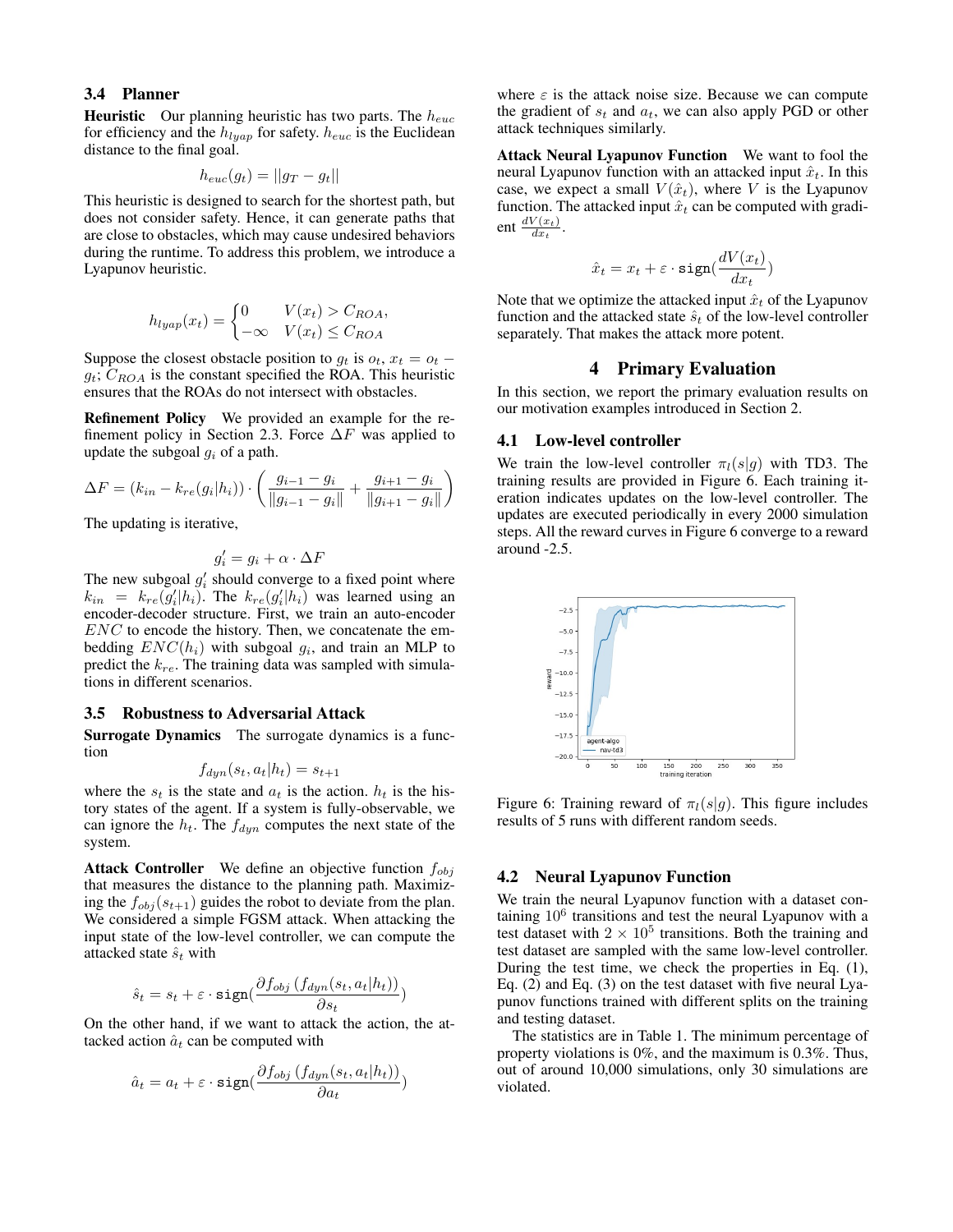| Stat | ٠<br>١ın | าลx   | าคลท     |         |
|------|----------|-------|----------|---------|
|      | 0        | ገበ294 | 0.000656 | 0.00115 |

Table 1: Neural Lyapunov function training results.

## 4.3 Refinement Policy

We generated the sensor data and computed the accurate repulsive constant for training repulsive prediction network  $k_{re}(g_i|h_i)$  in different scenarios (i.e., the obstacles appear in different positions). 10, 000 trajectories are generated, which includes 9, 500 training trajectories and 500 test trajectories. Each trajectory contains 5 seconds of sensor data. However, our repulsive prediction network only uses latest 1 seconds sensor data as the history  $h_i$  in  $k_{re}(g_i|h_i)$ . The range of the  $k_{re}$  is  $[-1, 1]$ , the prediction has error around 0.01. In our toy example provided in Figure 4, we measure the average distance between plan and center obstacle. We hope this distance be small while the ROA should not collide with the obstacle. Before applying our refinement policy, the average distance is 51.32. After 100 runs and refinements, our refinement policy changed the average distance to 45.27 and avoided the collision between obstacles and ROAs.

## 4.4 Robustness to Adversarial Attack

We attacked both the state and action with different attack frequency and noise size  $\varepsilon$ . The Figure 7 and 8 provide the results of attacks on the state and action respectively. Each column is generated with 100 experiments with attacks at random times. The attack frequency ranges from 0.2 to 1.0, indicating the percentage of attacked transitions. The <sup>∗</sup> in the legend means that we also attack the Lyapunov function in these experiments and the unit of  $\varepsilon$  is cm. The y−axis is the max deviation to our plan. When the  $d_{max} > 30$  cm, the robot will hit cats in the example provided in Figure 5.



Figure 7: Attack state results

In Figure 7, when we do not attack the Lyapunov function, the  $d_{max}$  is always bounded below 15 cm. Hence, the protection provided by the shield works as expected. Nevertheless, when the Lyapunov function is under attack, we notice that all the  $d_{max}$  is significantly larger, which means the Lyapunov function and shield can be affected by the attack. On the other hand, the  $d_{max}$  grows as the attack frequency and  $\epsilon$  increases. The first safety violation happens when the attack frequency is 60%, and the noise size is 4.0 cm, while we also attack the Lyapunov function.



Figure 8: Attack action results

Figure 8 provides the attack action results. Our robot's action range is [−5, 5]. The action represents the displacement every 0.1 seconds. We set the attack noise from 0 to 4. The  $d_{max}$  is smaller when we do not attack the Lyapunov function. Overall, the  $d_{max}$  increases as the  $\varepsilon$  and attack frequency raises. We also observe that sometimes larger  $\varepsilon$ results in smaller  $d_{max}$ . This is because a stronger attack sometimes can cause intensive calling on the shield's pullback action. For example, when the attack frequency is 1.0 when the  $\varepsilon = 1.0$ , the  $d_{max}$  is smaller compared with when  $\varepsilon = 0.0$ . Finally, we notice that the first safety violation happens when the attack frequency is 60% and  $\varepsilon = 4.0$ .

## 5 Future work

One issue we want to explore further is the scalability of our framework. There is a sequence of work has shown the scalability (Gaby, Zhang, and Ye 2021; Dawson et al. 2021) of the neural Lyapunov function and deep reinforcement learning (Pérez-Dattari et al. 2019; Fujimoto, Hoof, and Meger 2018). Hence, it is natural to demonstrate the scalability of our framework better on more complicated benchmarks (Achiam and Amodei 2019; Todorov, Erez, and Tassa 2012). On the other hand, the neural Lyapunov function we learned does not provide a verifiable guarantee (Dai et al. 2021; Chang, Roohi, and Gao 2020; Zhu et al. 2019; Bastani, Pu, and Solar-Lezama 2018) because we do not assume the access of the dynamics of a system. However, in the case that the dynamics can be easily modeled, extending our work with the verifiable tools can provide a strong guarantee on the system safety. This is a direction we are working on. Regarding the system robustness, we only evaluated a limited number of adversarial attacks. It is interesting to see how our framework performs under various attack techniques (Weng et al. 2020; Mankowitz et al. 2020; Zhang et al. 2020) while also consider the attack on the high-level planner (Xiang et al. 2018). Moreover, the current framework only considers a single agent and static obstacles. A challenging but fruitful direction is to extend our framework to multiagent planning and control (Guestrin, Koller, and Parr 2001; Nissim, Brafman, and Domshlak 2010). Lastly, our high-level planner is closely related to the safe neural motion planning (Huang et al. 2021; Qureshi et al. 2019). We propose to investigate further on these works and better refine our high-level planner.